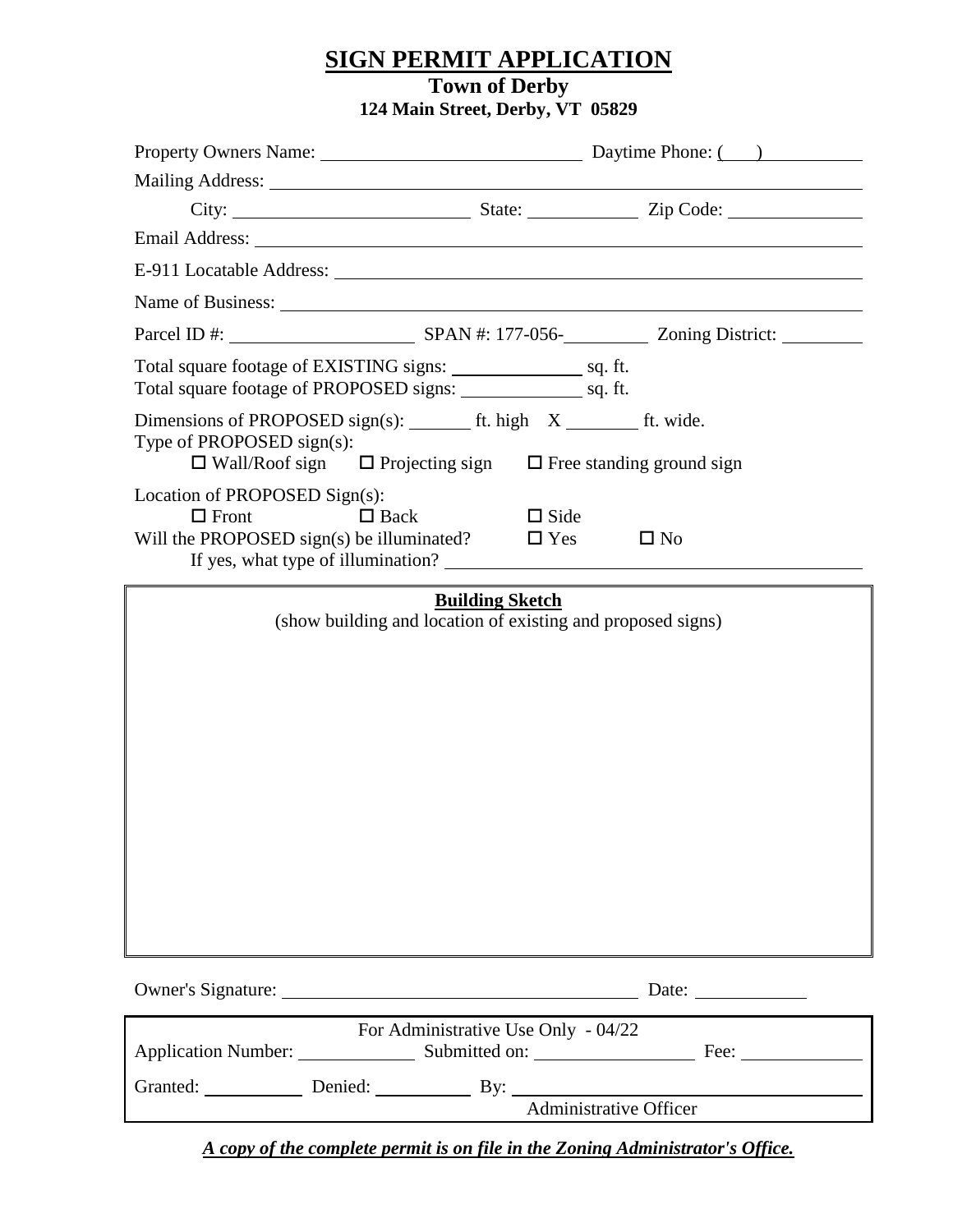# **FEE: \$60 per sign**

**An interested person may appeal any decision by the Administrative Officer to the Development Review Board in accordance with 24 VSA, Chapter 117, §4465, in writing, within 15 days of the date of such decision. The fee is \$200.**

**An interested person who has participated in the municipal regulatory proceeding may appeal the decision rendered in that proceeding by the Development Review Board to Environmental Court in Accordance with 24 VSA, Chapter 117, §4471, in writing, within 30 days of the date of such decision. The fee is \$250.**

**If you fail to appeal a decision, your right to challenge the decision at some future time may be lost because you waited to long. You will be bound by the decision, pursuant to 24 V.S.A. §4472(d).**

**THIS IS A LOCAL PERMIT APPLICATION ONLY.** Other permits may be NECESSARY. To determine if State permits are required, contact the State Regional Permit Specialist at (802) 477-2241 and the State Dept. of Labor and Industry at (802) 828-4000.

Contact the Village of Derby Line (802) 873-3420 or Village of Derby Center (802) 766-5313 if municipal water or sewer is required.

Any project requiring new entry onto Town roads or alters the public right of way requires an Access Permit issued by the Town Road Commissioner, application forms are available from the Zoning Administrator and may be submitted in conjunction with the zoning permit application.

## **ACKNOWLEDGMENT OF RESPONSIBILITY**

I hereby affirm that I am the fee title owner or the owner's agent\* of the property for which this application has been made. I am the party whom the Town should contact regarding any matter pertaining to this application and it is my responsibility to keep myself informed of the progress of the application.

I further understand that additional information such as a survey of the property, traffic analysis, or expert testimony may be required for analysis of the application, and that upon my written authorization, fees for such additional information will be my responsibility.

I agree to allow Town personnel access to the property to review all aspects of this application and for tax assessment purposes.

Property Owner's Signature:

\*NOTE: Written documentation must be submitted and approved by the Zoning Administrator proving that the agent is legally authorized to act on the property owner's behalf.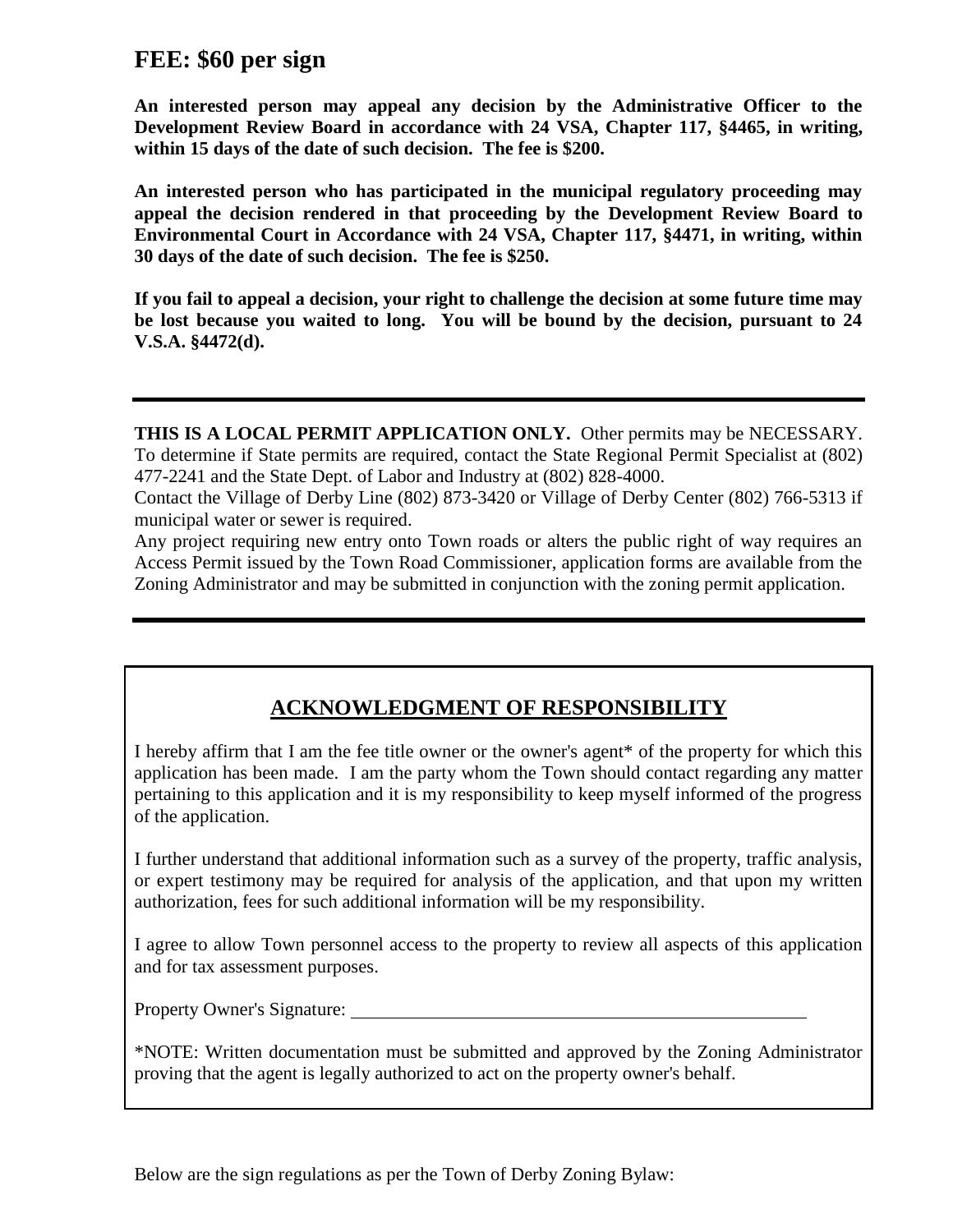### 402.8 Signs

Signs as defined in Article 11 shall comply with the following requirements except the following signage is exempt from permit requirements:

- Signs not exceeding one square foot in area bearing only street numbers, post box numbers, names of occupants or premises not having commercial connotations;
- Flags and insignia of any government except when displayed in connection with commercial purposes;
- Legal notices, identification, informational or directional signs erected as required by governmental bodies;
- Integral decorative or architectural fenestration or other design features of buildings except letters, numbers, moving parts or lights;
- Signs directing and guiding traffic and parking on private property, but bearing no advertising copy or text.
- A. Signs are exempt from the setback requirements of each district. Signs shall be located so as not to be a visual obstruction to vehicle or pedestrian traffic.
- B. All signs must be constructed of durable materials and shall be maintained in good repair at all times.
- C. For purposes of this provision sign area is calculated per display area. In cases where a permitted two sided freestanding sign is to be limited to x number of square feet, x is for each display area (i.e. x=100 square feet per side for two sided road sign, 100 square feet per side is allowed).
- D. In all districts where applicable, a sign not exceeding eight square feet is permitted which announces the name, address, profession, home occupation, residential business or service, or cottage industry of the occupant of the premises on which said sign is located, such sign is considered included in the permit issued for a home occupation, residential business or service, or cottage industry, but shall only be considered compliant when such permit has been issued.
- E. A bulletin board not exceeding twenty four square feet is permitted in connection with any church, school or similar public structure.
- F. A temporary real estate sign, not exceeding twelve square feet is permitted on the property being sold, leased or developed and shall not require a permit; however such sign shall be removed promptly when it has fulfilled its function.
- G. A business sign shall be permitted with the issuance of an administrative permit upon submission of a complete application, design plan and required fees, in connection with any legal business or industry, in accordance with the following requirements:
	- 1) Two signs are permitted for any legally establish business, one free standing, and the other attached to the building, except as provided below.
	- 2) A business located on a corner lot shall be allowed one free standing sign and one sign attached to the building on each side of the building that faces a street or highway.
	- 3) The primary purpose of the sign shall be for identification purposes and not for advertising and may state only the owner, trade names, trademarks, products sold, and/or the business or activity conducted on the premises on which the sign is located. Legal businesses permitted to sell motor vehicle fuels may post current unit prices on signs that meet the requirements of this provision.
	- 4) Signs shall not extend above the roof or parapet of the building. The height of a free standing sign shall not exceed 25 feet without approval of a Development Review Board site plan review.